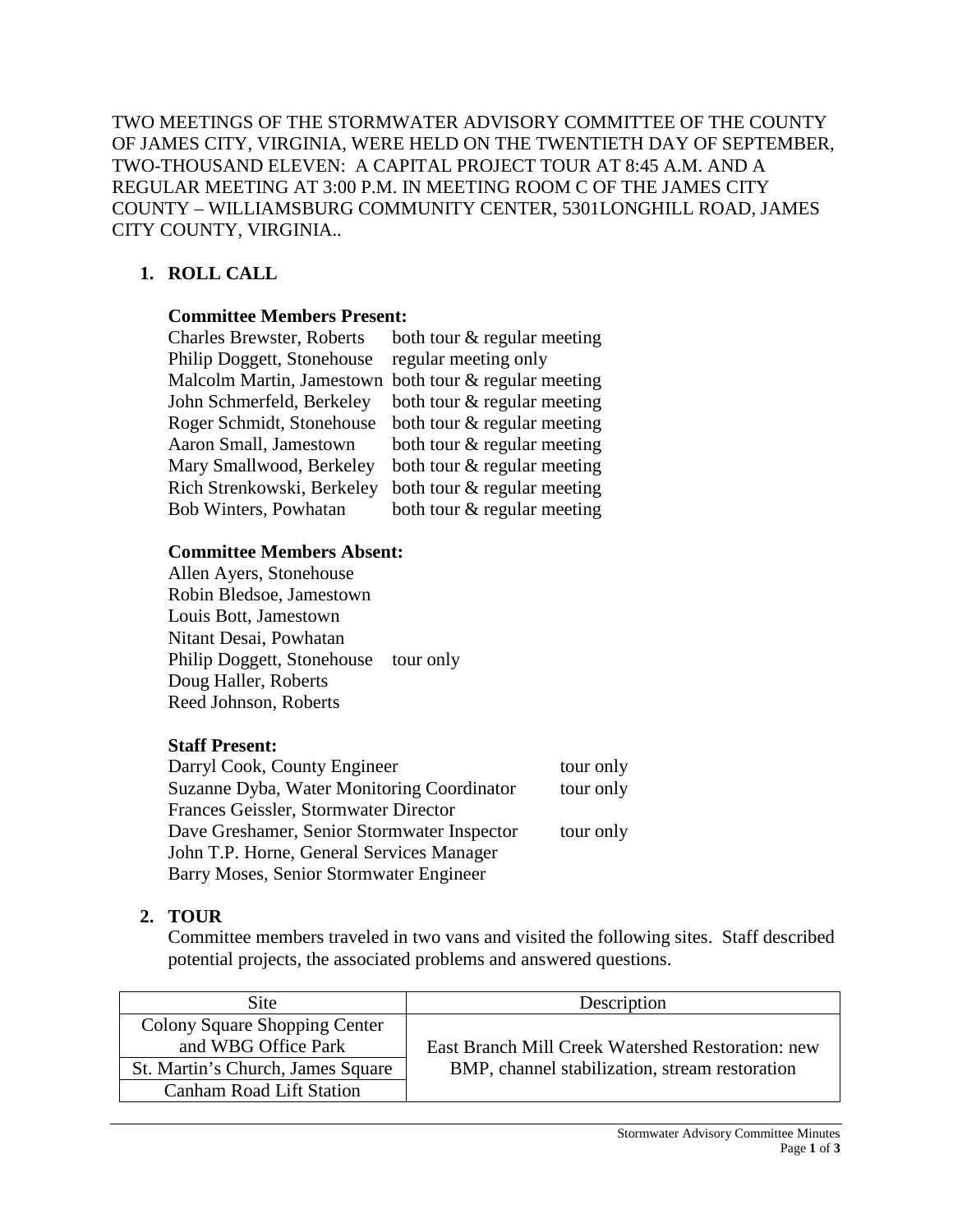| <b>LaFontaine BMP</b>           | Channel stabilization and restoration downstream of<br>BMP (may include upgrade to BMP) |
|---------------------------------|-----------------------------------------------------------------------------------------|
| Whistle Walk                    | Completed Stream Stabilization & Restoration                                            |
| <b>JCC-WBG Community Center</b> | <b>LUNCH</b>                                                                            |
| Essex Court and Rockingham Dr   | Stream restoration Before & After                                                       |
| <b>Windsor Forest</b>           | Stream restoration                                                                      |
| Warhill Trail Dam               | <b>Current Project</b>                                                                  |
| Decommissioning                 |                                                                                         |

**3. REGULAR MEETING** – The regular meeting was called to order at 2:53 PM by the Chair, Aaron Small.

# **4. PUBLIC COMMENT** – NONE

**5. APPROVAL OF MINUTES** – The July 19, 2011 minutes were approved as presented.

### **6. SUB-COMMITTEE UPDATES**

- a. **Outreach** Rich Strenkowski summarized the results of the two subcommittee meetings to date. After reviewing the various drivers that influence the County's stormwater program, subcommittee members settled on a specific story line (what citizens can do to help the County's MS4 permit) as an effective way to get the message out about stormwater issues in the County. Particularly since the County will receive a new permit in 2013. Activities included in the MS4 permit have been sorted into categories by responsible party: County staff, citizens, volunteers, etc. Next, the subcommittee will develop a draft presentation for the full committee's discussion in November.
- **b. Capital Projects** Barry Moses explained the process of reviewing and evaluating all of the potential projects. Many committee members were involved and provided insight specific to their districts. The projects were scored using the SPAC criteria and the Decision Support System (DSS) developed by the County's watershed planning consultant, VHB. The results of the scoring generated a list of priority projects, which then led to the tour agenda.

# **7. ORDER OF BUSINESS**

a)**Capital Project Planning** – For the newer Committee members, Aaron Small explained the Capital Improvement Program (CIP) process, the 5-year planning window and how the County prepays larger projects over time. Given the 5-year planning cycle and the fact that the CIP plan is reviewed every two years, the highest priority projects are generally included in the first two years of the 5-year plan along with any projects that need a longer development time. Staff explained that the top scoring projects were arranged by phase (design, permitting, construction, etc.) and grouped by year to sum to approximately \$1.75 M per year. Once the various components of the capital program are in place, staff can manage approximately \$2.0 M annually. Staff expects another \$250k per year to be included in the CIP plan to meet other needs before the final request is in